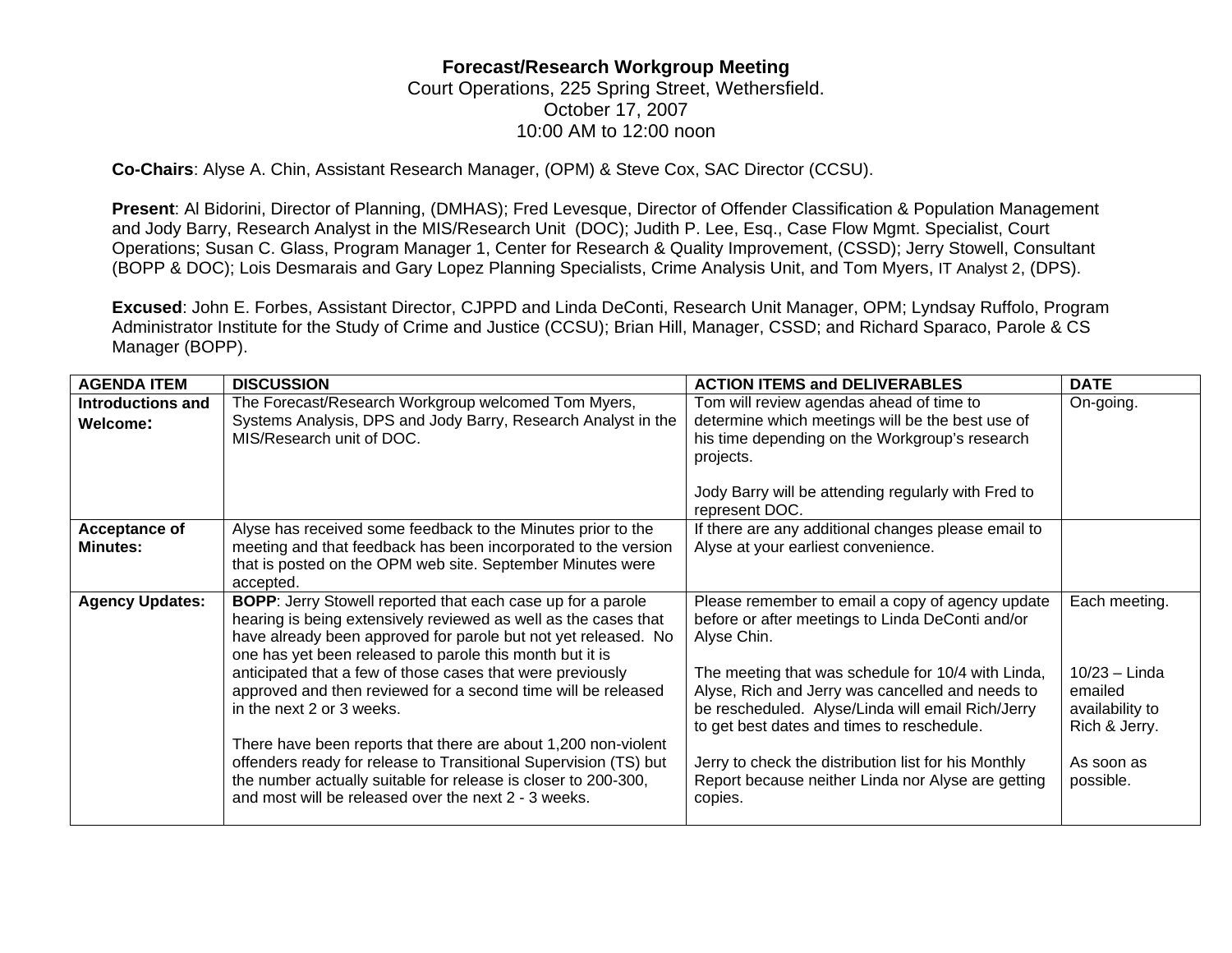| <b>AGENDA ITEM</b>                    | <b>DISCUSSION</b>                                                                                                                                                                                                                                                                                                                                                                                                                                                                                                                                                                                                                                                                                                                                                                                                                                        | <b>ACTION ITEMS and DELIVERABLES</b>                                                                                                                                                                                              | <b>DATE</b>                              |
|---------------------------------------|----------------------------------------------------------------------------------------------------------------------------------------------------------------------------------------------------------------------------------------------------------------------------------------------------------------------------------------------------------------------------------------------------------------------------------------------------------------------------------------------------------------------------------------------------------------------------------------------------------------------------------------------------------------------------------------------------------------------------------------------------------------------------------------------------------------------------------------------------------|-----------------------------------------------------------------------------------------------------------------------------------------------------------------------------------------------------------------------------------|------------------------------------------|
| <b>Agency Updates</b><br>(continued): | <b>CSSD:</b> Susan Glass reported that:<br>Staff attended the annual BJS conference in Pittsburgh<br>$1_{\cdot}$<br>and that it was very productive.<br>CSSD staff continue to support with data the CSSD<br>2.<br>recommendations to the Sentencing Task Force and<br>the Criminal Justice Policy Advisory Commission:<br><b>CJPAC Recommendations</b><br>PTP and TVU Expansion,<br>Intensive Pretrial Supervision Track,<br>Mental Health Case Management (MHCM),<br>٠<br>Statewide use of Bail Decision Aid<br><b>Sentencing Task Force</b><br>Various pieces of Data on Instant Offense<br><b>Burglary Client</b><br>3. Final work plans for the adult special programs<br>evaluations (PTP, TVU, MHCM, and Intensive Pretrial)<br>will be received from CCSU this week. Focus groups<br>and interviews with field staff will start in late October. | Electronic copy of agency update received.<br>Thanks.                                                                                                                                                                             | Each meeting.                            |
|                                       | <b>CCSU:</b> Dr. Cox will incorporate his updates into various Agenda<br>items as they are discussed.                                                                                                                                                                                                                                                                                                                                                                                                                                                                                                                                                                                                                                                                                                                                                    | Please remember to email a copy of agency update<br>before or after meetings to Linda DeConti and/or<br>Alyse Chin.<br>Steve and Lyndsay are preparing a comprehensive<br>list of all their projects statewide, for distribution. | Each meeting.<br>As soon as<br>possible. |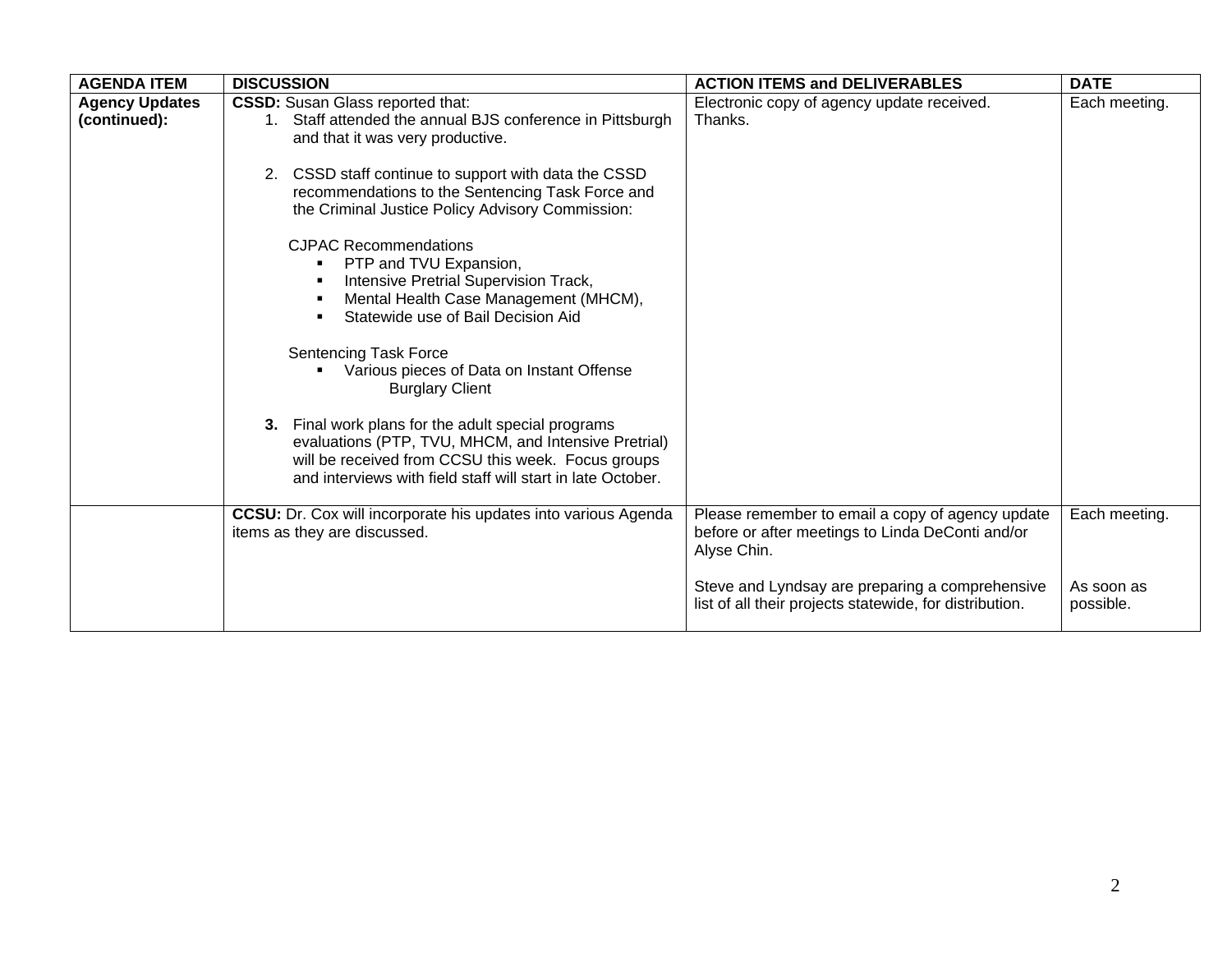| <b>AGENDA ITEM</b>    | <b>DISCUSSION</b>                                                                                                                       | <b>ACTION ITEMS and DELIVERABLES</b>                | <b>DATE</b>   |
|-----------------------|-----------------------------------------------------------------------------------------------------------------------------------------|-----------------------------------------------------|---------------|
| <b>Agency Updates</b> | <b>DMHAS:</b> Al Bidorini reported that DMHAS and DOC are co-leading                                                                    | Electronic copy of agency update received.          | Each meeting. |
| (continued):          | a committee assigned by the Alcohol and Drug Policy Council                                                                             | Thanks.                                             |               |
|                       | (ADPC), a statutorily defined public/private partnership. This                                                                          |                                                     |               |
|                       | Information Coordination Committee is charged with: 1) identifying<br>opportunities for data sharing across state agencies that promote |                                                     |               |
|                       | better public safety, care, and coordination, 2) reducing or                                                                            | The Workgroup expressed interested in this          | December 12,  |
|                       | eliminating duplication in data collection and reporting, 3)                                                                            | project and AI agreed to circulate the draft report | meeting.      |
|                       | identifying barriers and resources to improved cross-agency                                                                             | to members.                                         |               |
|                       | communication and data sharing, and 4) exploring the possibility of                                                                     |                                                     |               |
|                       | developing a communication strategy such as an e-newsletter.                                                                            |                                                     |               |
|                       | The Committee held its first meeting on October 15, 2007 and                                                                            |                                                     |               |
|                       | included representatives from CSSD, DOC, DMHAS, and a                                                                                   |                                                     |               |
|                       | community substance abuse provider serving criminal justice                                                                             |                                                     |               |
|                       | clients. The Department of Information Technology will be sending                                                                       |                                                     |               |
|                       | a representative to future meetings.                                                                                                    |                                                     |               |
|                       | The Committee discussed, as its first recommendation, the sharing                                                                       |                                                     |               |
|                       | of treatment information (mental health and addiction services) for                                                                     |                                                     |               |
|                       | those criminal justice clients released to the community (bail                                                                          |                                                     |               |
|                       | diversion, probation, split-sentenced, DOC community                                                                                    |                                                     |               |
|                       | supervision). Under this model, state criminal justice agencies and                                                                     |                                                     |               |
|                       | DMHAS would work in concert to share information. Independent                                                                           |                                                     |               |
|                       | information systems would reside as they do now in each agency                                                                          |                                                     |               |
|                       | and pertinent data elements would be shared through probabilistic                                                                       |                                                     |               |
|                       | (i.e., matching on key person identifying data elements) data<br>linking. Benefits of such an information sharing system include:       |                                                     |               |
|                       | 1) improved treatment planning, e.g., pre-release to the community                                                                      |                                                     |               |
|                       | from DOC;                                                                                                                               |                                                     |               |
|                       | 2) enhanced coordination of care in the community;                                                                                      |                                                     |               |
|                       | 3) increased public safety;                                                                                                             |                                                     |               |
|                       | 4) reduced duplication of effort; and                                                                                                   |                                                     |               |
|                       | 5) cost effectiveness through reduction in recidivism rates.                                                                            |                                                     |               |
|                       |                                                                                                                                         |                                                     |               |
|                       | Discussion of confidentiality concerns is ongoing. Draft                                                                                |                                                     |               |
|                       | recommendations will be presented at future ADPC meetings in<br>November and December for their consideration prior to submittal        |                                                     |               |
|                       | of report to Governor Rell and the General Assembly.                                                                                    |                                                     |               |
|                       |                                                                                                                                         |                                                     |               |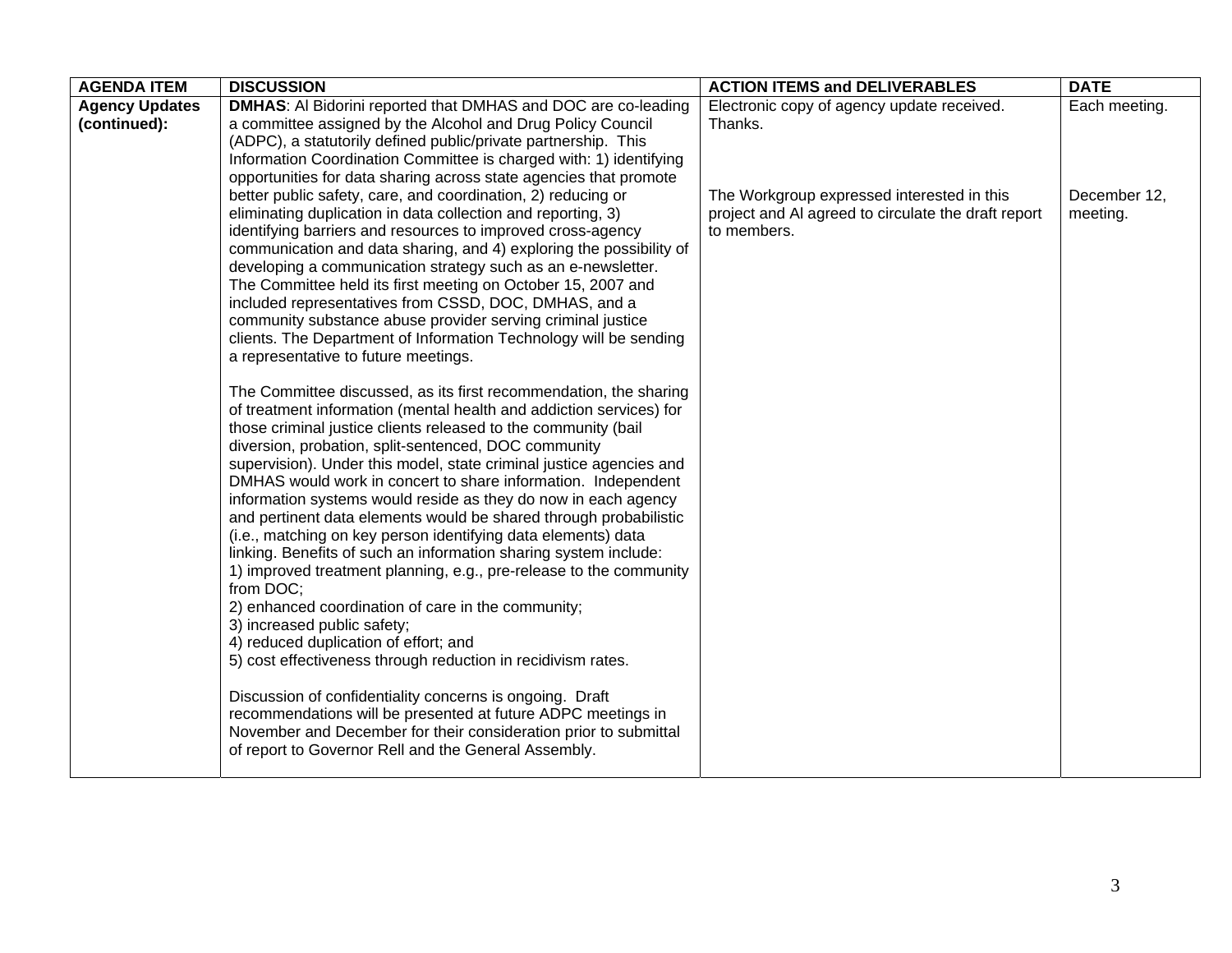| <b>AGENDA ITEM</b>                    | <b>DISCUSSION</b>                                                                                                                                                                                                                                                                                                                                                                                                                                                                                                                                                                                                                                                                                                                                                                                                                                                                                                                                                                              | <b>ACTION ITEMS and DELIVERABLES</b>                  | <b>DATE</b>   |
|---------------------------------------|------------------------------------------------------------------------------------------------------------------------------------------------------------------------------------------------------------------------------------------------------------------------------------------------------------------------------------------------------------------------------------------------------------------------------------------------------------------------------------------------------------------------------------------------------------------------------------------------------------------------------------------------------------------------------------------------------------------------------------------------------------------------------------------------------------------------------------------------------------------------------------------------------------------------------------------------------------------------------------------------|-------------------------------------------------------|---------------|
| <b>Agency Updates</b><br>(continued): | DOC: Fred Levesque reported that DOC continues to feel the<br>effects of the recent events that occurred in the Community. DOC<br>has been experiencing a significant reduction in the number of<br>offenders being released on discretionary release programs. In<br>addition, there has been a reduction in the number of offenders<br>being reviewed for community programs which will impact the                                                                                                                                                                                                                                                                                                                                                                                                                                                                                                                                                                                           | Electronic copy of agency update received.<br>Thanks. | Each meeting. |
|                                       | agency census in the future. DOC has also experienced an<br>increase in community release technical violations, returning<br>offenders with no new release dates. The un-sentenced male<br>population continues to slowly increase adding to an already high<br>number. DOC's overall incarcerated population rose from<br>approximately 19,125 inmates on 9/01/07 to 19,414 inmates on<br>10/01/07.                                                                                                                                                                                                                                                                                                                                                                                                                                                                                                                                                                                           |                                                       |               |
|                                       | Court Operations: Judy Lee reported that many new Public Acts<br>took effect on October 1 <sup>st</sup> . This required Court Operations to<br>develop new policy and procedures for the courts.<br>Court Operations continues with Phase III of the web access<br>project. Testing continues and it is still anticipated that the dis-<br>closable conviction information will be available on the Internet in<br>early 2008.                                                                                                                                                                                                                                                                                                                                                                                                                                                                                                                                                                 | Electronic copy of agency update received.<br>Thanks. | Each meeting. |
|                                       | In August 2003 PRAWN (Paperless Re-arrest Warrant Network)<br>was established. It enhances law enforcement by allowing any<br>police department to make an arrest for a failure to appear (FTA)<br>charge by printing an electronic warrant off the database. Violation<br>of probation warrants will be added to PRAWN in the near future.<br>Testing is currently being done.                                                                                                                                                                                                                                                                                                                                                                                                                                                                                                                                                                                                                |                                                       |               |
|                                       | DPS: Gary Lopez reported that The Department of Public Safety<br>has hired a consultant to re-write the Family Violence Database.<br>The 20 year old database has over 400,000 incident records<br>depicting family violence offenses that resulted in arrest and<br>600,000 names of individuals that were victims, offenders or<br>both/all (victim and offender in the same incident). With the new<br>database it will ensure law enforcement, government, advocates<br>and researchers, valuable information that can provide insight to<br>the volume, location and demographic factors associated with<br>family violence. The database also provides a rich foundation to<br>address topical concerns as dual arrest, dating relationships, and<br>the use of alcohol/drugs in family violence. The Department of<br>Public Safety is appreciative of the assistance given by OPM,<br>specifically Theron Schnure and Lisa Secondo in securing federal<br>grants to fund this program. | Electronic copy of agency update received.<br>Thanks. |               |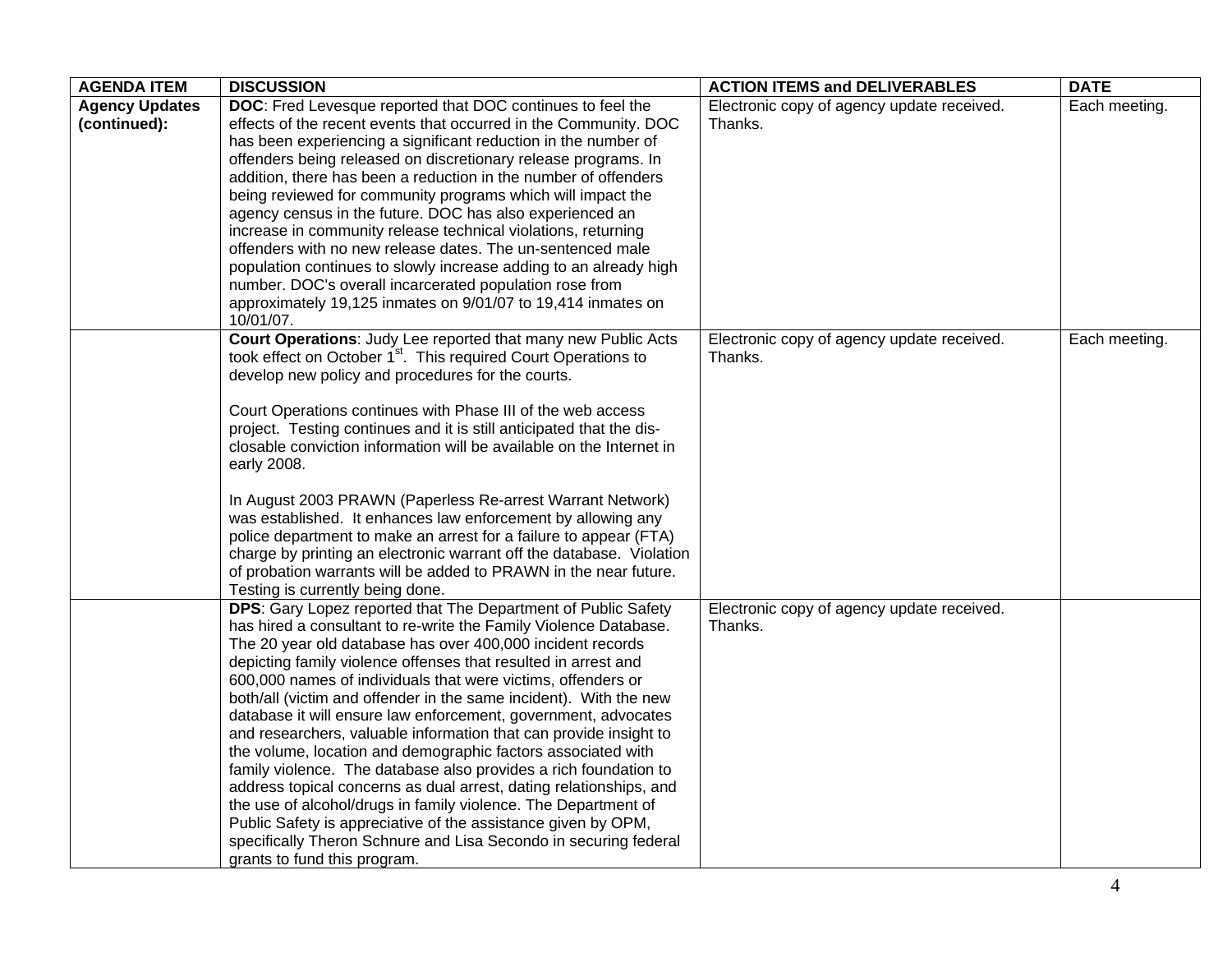| <b>AGENDA ITEM</b>    | <b>DISCUSSION</b>                                                                                                             | <b>ACTION ITEMS and DELIVERABLES</b>                   | <b>DATE</b>   |
|-----------------------|-------------------------------------------------------------------------------------------------------------------------------|--------------------------------------------------------|---------------|
| <b>Agency Updates</b> | DPS (continued): Lois Desmarais reported that Crimes                                                                          | Electronic copy of agency update received. Thanks.     | Each meeting. |
| (continued):          | Analysis sent a representative to the annual Association of                                                                   |                                                        |               |
|                       | State Uniform Crime Reporting Programs (ASUCRP)                                                                               |                                                        |               |
|                       | conference 10/1-10/4/07 in Michigan. The BJS has grant                                                                        |                                                        |               |
|                       | money for the UCR state programs to team up with the state                                                                    |                                                        |               |
|                       | Statistical Analysis Centers for research and data analysis                                                                   |                                                        |               |
|                       | purposes. DPS is interested in exploring such collaborations<br>with Steve Cox.                                               |                                                        |               |
|                       |                                                                                                                               |                                                        |               |
|                       | DPS hopes to release the 2005 Crime in CT publication by                                                                      |                                                        |               |
|                       | the end of the year at the latest. New Haven's December                                                                       |                                                        |               |
|                       | 2005 data have been received. However, there is one vendor                                                                    |                                                        |               |
|                       | who still has high error percentages for 2005, 2006 and                                                                       |                                                        |               |
|                       | 2007. Twenty of the law enforcement agencies have                                                                             |                                                        |               |
|                       | contracted with this vendor, so DPS met with the vendor                                                                       |                                                        |               |
|                       | recently in an effort to clean up his agencies' reports prior to                                                              |                                                        |               |
|                       | publishing the 2005 annual report. This is not the first time<br>that DPS has tried to work with this vendor. Seeing that the |                                                        |               |
|                       | 2005 report has been held up so long, it was thought that one                                                                 |                                                        |               |
|                       | last effort to clean up this vendor's data should be made.                                                                    |                                                        |               |
|                       | However, for 2006 going forward, the annual Crime in CT                                                                       |                                                        |               |
|                       | reports will be published with additional tables showing the                                                                  |                                                        |               |
|                       | months for which law enforcement agencies are missing                                                                         |                                                        |               |
|                       | data. It is not helpful to publish the annual reports in such an                                                              |                                                        |               |
|                       | untimely manner, particularly for those participating agencies                                                                |                                                        |               |
|                       | that have submitted their data on time.                                                                                       |                                                        |               |
| <b>OPM Monthly</b>    | The October Monthly Correctional Population Indicators                                                                        | Copies of the Reports are available at:                |               |
| <b>Correctional</b>   | Report had been posted to the OPM web site.                                                                                   | www.ct.gov/opm/criminaljustice/research                |               |
| <b>Population</b>     |                                                                                                                               |                                                        |               |
| <b>Indicators</b>     | Fred suggested that the numbers for re-parole be included in                                                                  | Alyse will discuss this suggestion with Linda and John | Update next   |
| Report:               | the Monthly Report. Jerry said that he already broke these                                                                    | and let Jerry know whether he should send re-parole    | meeting.      |
|                       | numbers out and could easily send them every month along<br>with the other parole numbers.                                    | numbers to be included in the monthly report.          |               |
|                       |                                                                                                                               |                                                        |               |
|                       | There was a brief discussion about including rates in the                                                                     |                                                        |               |
|                       | Monthly Report but we agreed that rates can more easily be                                                                    |                                                        |               |
|                       | misinterpreted and that we would just continue to present                                                                     |                                                        |               |
|                       | actual numbers.                                                                                                               |                                                        |               |
|                       |                                                                                                                               |                                                        |               |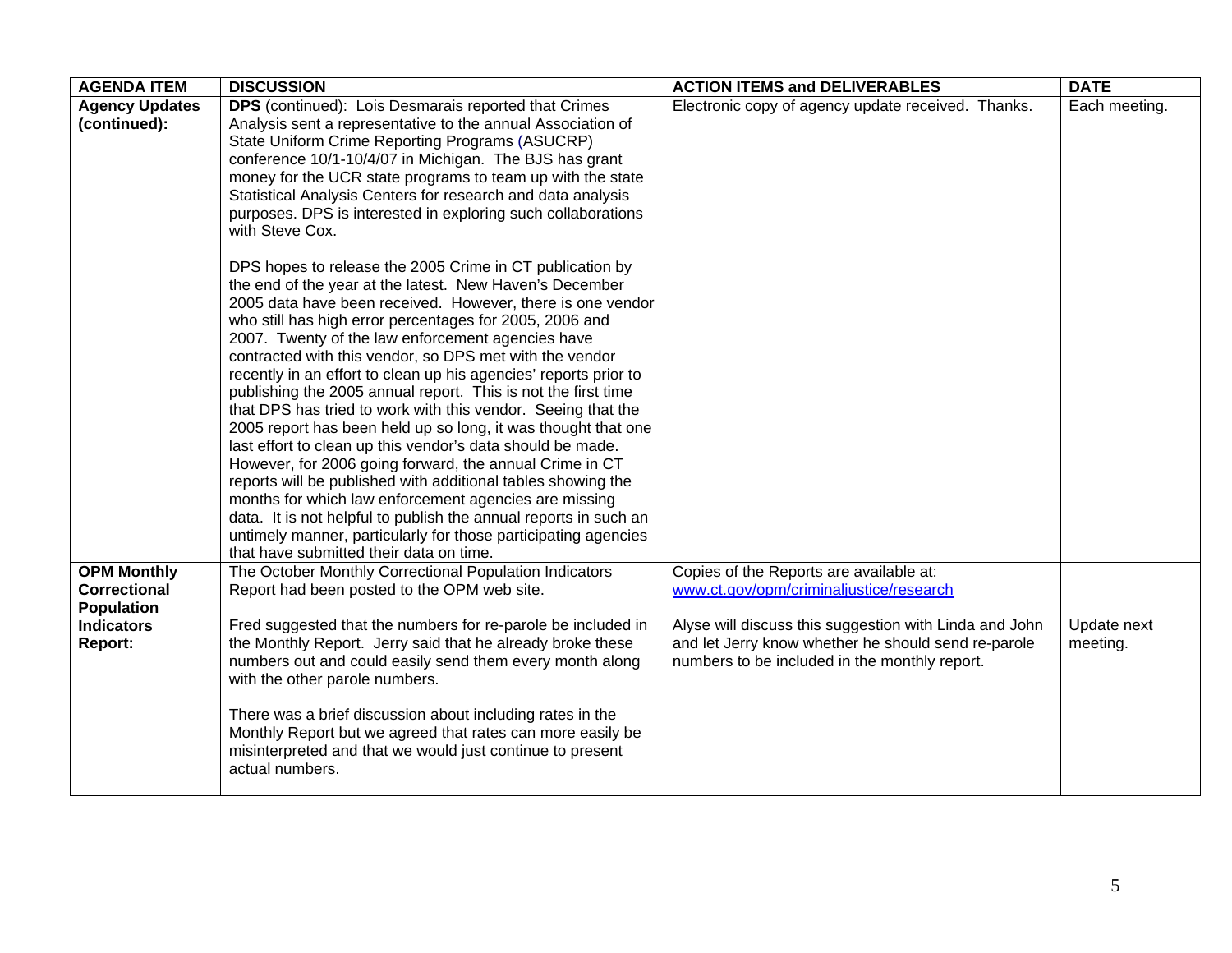| <b>AGENDA ITEM</b>                                          | <b>DISCUSSION</b>                                                                                                                                                                                                                                                                                                                                                                                                                                                                                                                                                                                                                                                                                                                                                                                | <b>ACTION ITEMS and DELIVERABLES</b>                                                                                                                                                                                                                                                                                                       | <b>DATE</b>                                                                                                                     |
|-------------------------------------------------------------|--------------------------------------------------------------------------------------------------------------------------------------------------------------------------------------------------------------------------------------------------------------------------------------------------------------------------------------------------------------------------------------------------------------------------------------------------------------------------------------------------------------------------------------------------------------------------------------------------------------------------------------------------------------------------------------------------------------------------------------------------------------------------------------------------|--------------------------------------------------------------------------------------------------------------------------------------------------------------------------------------------------------------------------------------------------------------------------------------------------------------------------------------------|---------------------------------------------------------------------------------------------------------------------------------|
| <b>Burglary Crimes</b><br>and Convictions<br>in CT:         | Steve reported that the Connecticut Burglary Analysis<br>presentation to the Sentencing Task Force on October 2 went<br>well. It is interesting to note the (high) impact of the plea<br>bargaining system in Connecticut on the data e.g. there are<br>relatively few Burglary 1 and the numbers for Burglary 2 and 3<br>are inflated because the lesser crime is convicted on a plea<br>bargain. Steve will be attending the Sentencing Structure<br>Subcommittee meeting next Tuesday to present information<br>on Felony murder convictions in 2004 that include a<br>predicated burglary offense as requested by Kevin Kane,<br>Chief State's Attorney.                                                                                                                                     | Steve's presentation will be at the next Sentencing<br>Structure Subcommittee meeting scheduled for<br>October 23, 2007 LOB, Room 2D at 2:30 p.m. Steve<br>will contact Undersecretary Brian Austin to finalize<br>presentation and Alyse will email confirmation of<br>meeting time and a copy of agenda to Steve as soon<br>as possible. | Agenda emailed<br>October 19th.                                                                                                 |
| <b>Annual Offender</b><br><b>Re-Entry Strategy</b><br>Plan: | Alyse distributed for discussion copies of the WSIPP article<br>"Evidence-based Public Policy Options to Reduce Future<br>Prison Construction, Criminal Justice Costs, and Crime<br>Rates".<br>Steve Cox said that the would be a good idea to try to<br>replicate Exhibit 3 for Connecticut to show the crime rate and<br>the amount of money taxpayers spend per household on the<br>criminal justice system.<br>Maybe some of these evidence-based options that are<br>effective in reducing crime and producing favorable returns on<br>investment could be implemented in Connecticut, and if there<br>are already such programs here, maybe they could be<br>expanded as part of our Offender Re-Entry Strategic Plan.<br>Fred mentioned that DOC also has its own re-entry work<br>group. | On-going.                                                                                                                                                                                                                                                                                                                                  | On-going.                                                                                                                       |
| 2008 Annual<br><b>Recidivism Study:</b>                     | Work Plan: We will be revising the recidivism study's work<br>plan at our meeting next Thursday, especially the timelines.<br>Feedback to the Research Design from last meeting has been<br>incorporated into the work plan.<br>Study: The DOC data for the Recidivism Study has been<br>prepared and is ready for Steve's review. DOC has been<br>extremely busy with Burglary Projects.<br>Steve reported that there will be a special piece on Burglary<br>and that we should have a basic analysis done by mid to end<br>of November.                                                                                                                                                                                                                                                        | Now that the DOC data is ready, Steve, Linda and<br>Alyse will resume their weekly meetings to being work<br>on the recidivism study.<br>The 2008 Annual Recidivism Study Report is due to<br>the Governor and Legislature on February 15, 2008.                                                                                           | Thursday<br>October 25 from<br>$12:15 - 2 \text{ pm at}$<br>CCSU.<br>Update on 2008<br><b>Recidivism Study</b><br>each meeting. |